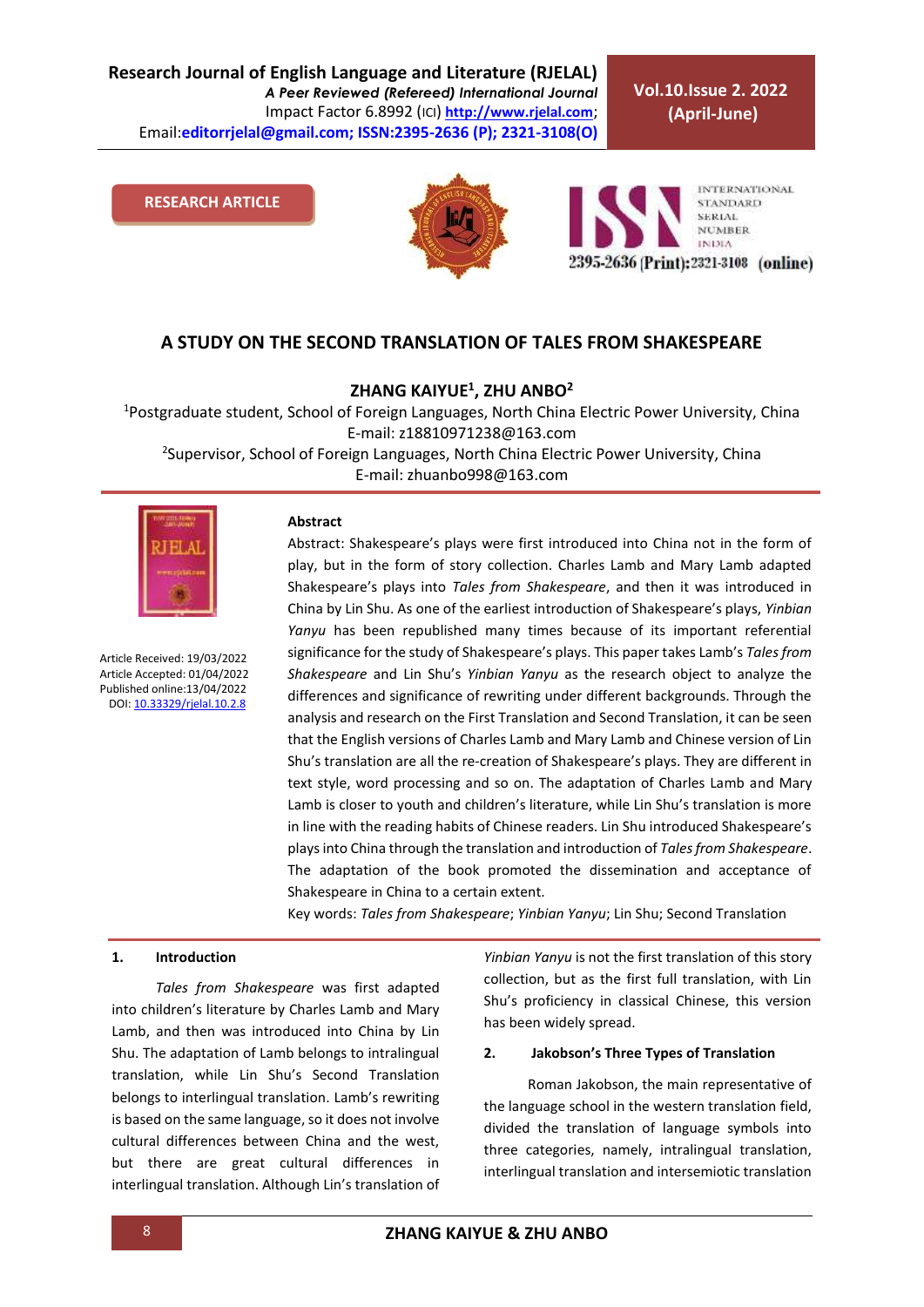(Munday 36). Intralingual translation refers to the interpretation of language symbols with language symbols in the same language, which is commonly referred to as "changing the statement". This translation type emphasizes the translation in the same language. *Tales from Shakespeare* by Charles Lamb and Mary Lamb ("Lamb" in the following discussion) was adapted from Shakespeare's ancient English into modern English, so it belongs to intralingual translation. Interlingual translation refers to the interpretation between two languages, that is, the symbols of one language are used to interpret the symbols of another language. This is what people usually refer to as "translation" in strict sense, and is also the focus of many translation researchers. This type of translation emphasizes the translation involving two languages (one language to another). Lin Shu's translation of *Yinbian Yanyu* was adapted from the English version of Lamb to the Chinese version, so it belongs to interlingual translation. Intersemiotic translation, also known as transmutation, is to interpret linguistic symbols through nonverbal symbol system or nonverbal symbols with linguistic symbols. For example, Shakespeare's play becomes a stage play, and the performance on the stage belongs to intersemiotic translation. Therefore, this translation type involves the translation between a language and language symbols. These three types of translation actually existed for a long time, while Jakobson highly summarized them.

## **3. Intralingual Translation Stage: First Translation**

Shakespeare's plays began to be valued and known by British scholars in 1807 when *Tales from Shakespeare* published (Ruan 81). At first, the purpose of Lamb's rewriting Shakespeare's plays was not to reproduce the original work, but to stimulate the patriotic feelings of British teenagers and other readers. The adapted version was not written in accordance with the style of the original work, but adapted into a children literature which is easy for young people to understand. *Tales from Shakespeare* by Lamb was widely spread in Britain at that time, and also once read by women and children and performed as stage plays (Ji and Feng 70-71). Therefore, the adapted version of Lamb is adapted from Shakespeare's old English into comprehensible language. It belongs to intralingual translation of Jakobson's translation type, whose purpose is to spread in the country. That is the First Translation abroad.

*Tales from Shakespeare* by Charles Lamb and Mary Lamb mainly consists of 20 classic stories of Shakespeare, which is the cooperation of both. They decided the adaptation to spread patriotic feelings and cultivate teenagers' and children's imagination, which is also catered to the romantic trend of thought at that time. In order to cater to young people and female readers, this version focuses on the romantic plots of the story, especially the description of imagination. Shakespeare's plays were adapted to interesting stories loved by children readers. It was very popular in Britain at that time, and also promoted the development of The Romantic Movement. As the audience are teenagers and children, the words are simple, the expression is relatively colloquial, and some violent and pornographic words are deleted. At the same time, the plot is relatively simple, which is conducive for readers to understand. *Tales from Shakespeare* also caused a strong sensation in the society at that time. It was once listed as a must read bibliography in primary and secondary schools.

In the process of writing, Charles Lamb and Mary Lamb made a division of labour of these 20 stories. Charles Lamb was responsible for the adaptation of 6 tragedies and historical plays, while Mary Lamb was responsible for the adaptation of 14 comedies and romantic plays (Ji and Feng 72). There are both similarities and differences in translation strategies and translation styles between Charles Lamb and Mary Lamb. This chapter will compare the similarities and differences of their writing through the analysis of specific works.

## **3.1 Charles Lamb's Adaptation of** *Romeo and Juliet*

Charles Lamb is mainly responsible for tragedies and historical plays. In the process of writing, Charles paid attention to the main plot of the story and simplified the background of the story, so as to make the work easier for teenagers to understand. In *Romeo and Juliet*, the translator used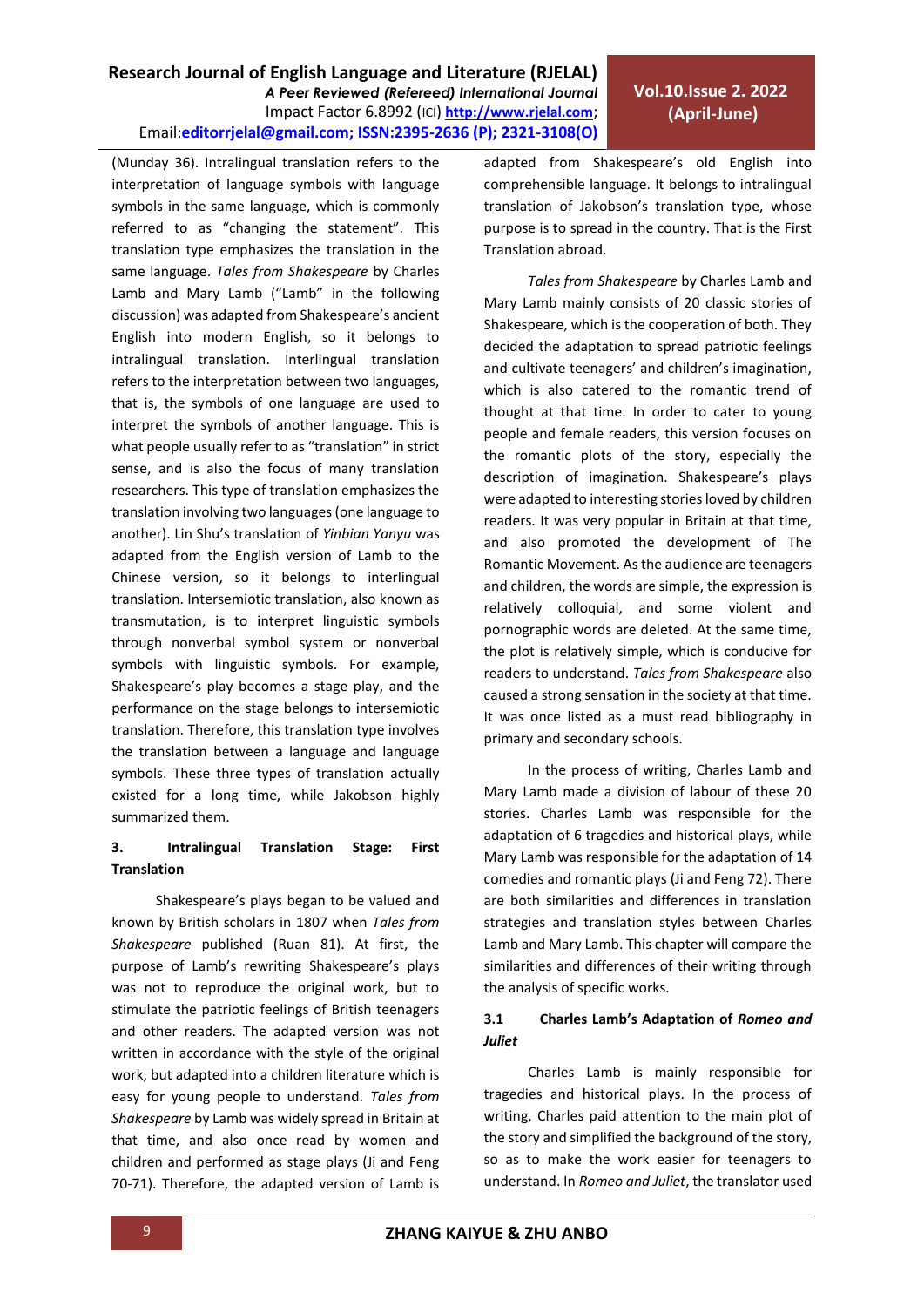modern English vocabulary. The beginning of the story explains the background and main characters of the story in just a few lines, which promotes the development of the story plot. At the beginning, it arouses readers' interest in reading through the description of the contradiction between the two families.

The story focuses on the love story between Romeo and Juliet, and shapes the tragic story between two young people who are desperate to pursue love. The priest plays a promoting role in the development of the story. The author created a distinctive image of the priest. He is full of admiration for the love of the two young people and hopes to resolve the contradiction between the two families through their love. Therefore, the author created a positive and distinctive image of the priest. These two young people ignored the opposition of the family because of love. Juliet refused her father's marriage arrangement for her and even left her family to elope with Romeo, creating a positive image of daring to pursue love. In Charles's works, the full text runs through the main line of love between the two people, and simplifies the secondary plot between the two families, so as to make the development idea of the story clearer, easier to understand and in line with the reading habits of the audience. The text is mainly narrative description, which simplifies part of the dialogue plot.

Charles created Romeo, a dedicated image of love, and the article focuses on the love story between Romeo and Juliet. But Romeo did not always love Juliet alone. Before meeting Juliet, Romeo once fell in love with a beautiful woman Rosaline, but after meeting Juliet at the ball, he forgot his love for Rosaline. As the audience of the work are teenagers and children readers, Charles simplified the secondary plot of the story in order to shape the image of Romeo's beautiful love, only simply crossed the plot.

The original text by Shakespeare:

"....Love is a smoke made with the fume of sighs...Being purged, a fire sparkling in lovers' eyes ...I have lost myself, I am not here: This is not Romeo, he's some other where." (Shakespeare,*Romeo and Juliet* 153)

Text adapted by Lamb:

"...beloved of Romeo...

For Romeo was a sincere and passionate lover, and one that lost his sleep for love, and fled society to be alone, thinking on Rosaline..." (Lamb, Charles and Mary Lamb, *Tales from Shakespeare* 256)

The example comes from what Romeo said to Benvolio in Shakespeare's original text. Before meeting Juliet, Romeo was very sad for his persistent pursuit of another beautiful woman, Rosaline. Through the dialogue between Romeo and Benvolio, we can see the depth of Romeo's feelings for Rosaline. Later, Romeo was persuaded by his friends to go to the party before he met Juliet and fell in love with her at the first sight. It can be seen that Romeo did not always love Juliet alone. However, when adapting the story, Charles played down the plot of Romeo's pursuit of Rosaline before, and did not describe it in depth. Therefore, in Charles's works, Romeo is portrayed as a dedicated character.

At the end of the story, Romeo and Juliet both died because of love. The author created the image of two young people desperate for love. Although they met several times, they were so loyal to love. Finally, their love tragedy also resolved the contradiction between the two families. Therefore, when Charles adapted the works, he created distinctive images for the characters in the works. The two young people pursued the simplicity of love and their loyalty to love. The priest's promotion of this love story and its role in resolving family contradictions created a positive image. Therefore, it can be seen that the characters portrayed in Charles' works are remarkable in character and clear in love and hate.

## **3.2 Mary Lamb's Adaptation of** *The Merchant of Venice*

Mary Lamb's adaptation is different from Charles Lamb in characterization. Her characterization avoids the simplification of character and shapes different aspects of character.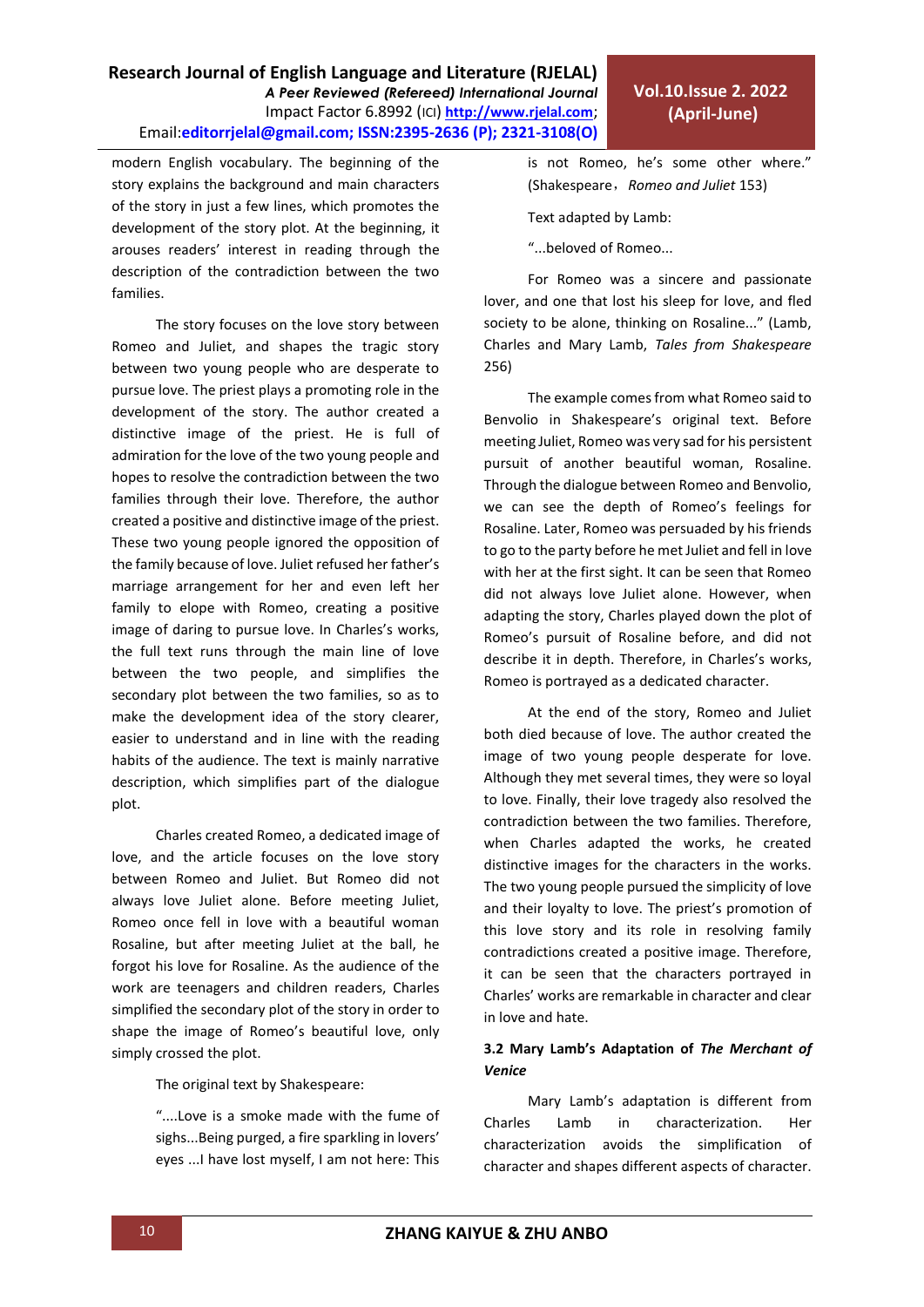Take *The Merchant of Venice* as an example. Shylock is regarded by readers as a greedy and cunning villain, but in Shakespeare's works, Shylock also has a commendable positive image. He was determined and never gave up his national belief. In terms of family, he was portrayed as a loving father and regarded the gifts given by his daughter as a treasure. For the first gift his wife gave him, he said, "I would not have given it for a wildness of monkeys." (Shakespeare, *The Merchant of Venice* 171) (Scene 1, Act 3) It can be seen that Shylock does not simply greedy for money, but wants to protect his national dignity through the competition for

In Mary Lamb's works, Shylock is not simply a heinous villain. Although he did all kinds of negative things in this work, he was finally punished. His tragedy made readers feel pity. Therefore, Mary did not guide the readers to locate the characters through the direct judgment of the characters, but created the multi-faceted image of the characters, allowing the readers to judge the characters through their experience and behavior.

money.

Although there are some differences in the adaptation strategies of Charles Lamb and Mary Lamb in the adaptation of the story set, both of them have made a lot of deletion from the original work, only retaining the main plot of the story and making a lot of deletion from the dialogue part of the original work.

*Romeo and Juliet* by Shakespeare:

Example 1: "Should be so tyrannous and rough in proof!" (152)

Example 2: "Alas that love..." (152)

Example 3: "At thy good heart's oppression." (152)

Example 4: "Which thou wilt propagate, to have it pressed." (152)

*The Merchant of Venice* by Shakespeare:

Example 5: "It was my turquoise..." (171)

Example 6: "...and meet me at our synagogue." (171)

In Shakespeare's original text, we can see the characteristics of his rich use of words. "tyrannous", "Alas", "thy", "thou", "turquoise" and "synagogue" are mostly used in old English, and even some words need to be queried to know their meaning.

**Vol.10.Issue 2. 2022 (April-June)**

*Tales from Shakespeare* by Lamb:

Example 1: "Romeo had heard from her own tongue, when she did not dream that he was near her, a confession of her love." (260)

Example 2: Shylock: "I cannot find it; it is not in the bond." (104)

Example 3: "Shylock was going to take the money, when Portia again stopped him, saying..." (105)

It can be seen from the sentences in the above version of Charles Lamb and Mary Lamb that both of them have adapted short stories that are easy for children readers to understand with simple vocabulary and language. Both dialogue and storyline narration adopt relatively simple vocabulary and expressions. The adaptation of them not only has a far-reaching impact on the adaptation of children's literature of Shakespeare's plays, but also has important significance in the communication history of Shakespeare's plays.

### **4. Interlingual Translation Stage: Second Translation**

The earliest translation of Shakespeare's plays into China can be traced back to *Macbeth(*《 麦克白茨》*)* in 1842 (Ye 208). While the earliest of Shakespeare's plays into China began with the anonymous translation of *Haiwai Qitan*, which was published in Shanghai Dawen Agency in 1903. The book contains 10 translated stories from *Tales from Shakespeare*, which were narrated by the translator into chapter novels, including 5 comedies, a tragedy and 4 plays. Although the book was published in the earliest year, it has not been well known among literary and academic circles (Chen 87-89). Later, with the help of Wei Yi, Lin Shu adapted the book called *Yinbian Yanyu*. The book contains 20 stories, which is the first full translation of *Tales from Shakespeare*. The most influential version of Shakespeare's plays in China is *Tales from*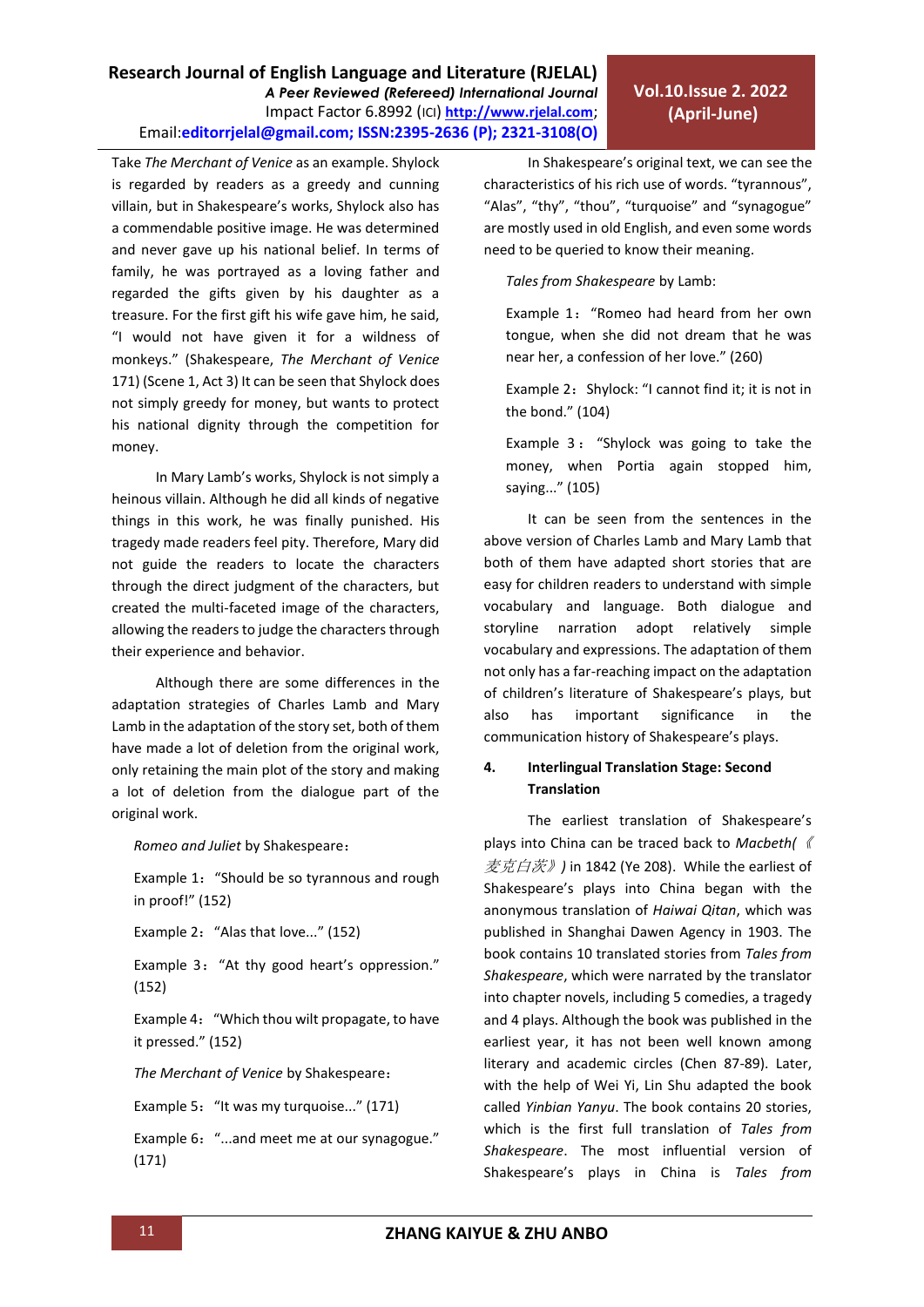*Shakespeare* by Charles Lamb and Mary Lamb, translated by Lin Shu and Wei Yi, while Lin's translation has played an important role in promoting the spread of Shakespeare's plays in China. The translation process from *Tales from Shakespeare* to *Yinbian Yanyu* involved two languages, so this process is called interlingual translation and also the Second Translation stage. In *Yinbian Yanyu*, Lin Shu retained the plots of Shakespeare's original works, adopted the form of novel and rewrote Shakespeare's plays in the way of domestication. And it is Lin's translation that promoted the spread of Shakespeare's plays in China.

As the first enlightening book of Shakespeare's plays into China, since 1903, Lin's translation of *Yinbian Yanyu* has been reprinted for more than 10 times as a classic translation. Although Lin's translation is classical Chinese, its translation influence has not been discarded, nor has it lost its charm because it is not the current vernacular, nor does it no longer attract readers because of the emergence of vernacular translation (Xi 562-563). It can be seen from the data in the table that as time goes on, *Tales from Shakespeare* has been translated many times, while Lin's translation has also been reprinted many times, which shows its great influence and its best-selling.

| <b>Translators</b>    | The name of translated book                | The year of publishing                     |
|-----------------------|--------------------------------------------|--------------------------------------------|
| Anonymous             | Haiwai Qitan(Xiewai Qitan)                 | 1903                                       |
| Lin, Shu& Wei, Yi     | Yinbian Yanyu                              | 1904, First Edition                        |
|                       |                                            | 1905, Second Edition                       |
|                       |                                            | 1906, Third Edition                        |
|                       |                                            | 1913, Fourth Edition                       |
|                       |                                            | 1914, 1915, Republication of the Fourth    |
|                       |                                            | Edition                                    |
|                       |                                            | 1920, Fifth Edition                        |
|                       |                                            | 1923, Sixth Edition                        |
|                       |                                            | 1935, 1981, 2013 Republication             |
|                       |                                            | 2011, World Book Publishing House          |
| Di, Zhenzhu           | Shakespeare's Stories                      | 1929, The Christian Literature Society for |
|                       |                                            | China, Shanghai                            |
| Yang, Zhenhua         | Shakespeare's<br>(Shashi<br><b>Stories</b> | 1937, First Edition                        |
|                       | Yuefu Benshi)                              | 1947, Third Edition                        |
| Xiao, Qian            | <b>Tales from Shakespeare</b>              | 1956, First Edition                        |
|                       |                                            | 2004, Republication                        |
| Ba-Geriletu           | from<br>Shakespeare<br>Tales               | 1982                                       |
|                       | (Mongolian)                                |                                            |
| Shen, Xiaoyan         | <b>Tales from Shakespeare</b>              | 2002, Shaanxi People's Publishing House    |
| Zhao, Yuan            | Shakespeare's Stories                      | Shanghai<br>2009.<br>Foreign<br>Language   |
|                       |                                            | <b>Education Press</b>                     |
| Hui&<br>Li,<br>Zheng, | Tales<br>from<br><b>Shakespeare</b>        | 2010, Jiangsu Children's Publishing House  |
| Yuanming              | (Rewriting)                                |                                            |
| Yi, Ran               | <b>Tales from Shakespeare</b>              | 2018, Yunnan Fine Art Publishing House     |

#### **4.1 Second Translation**

Lin Shu's Second Translation is different from Charles Lamb and Mary Lamb's First Translation in motivation and target readers, so their styles are also contrary. Lin Shu didn't know English well, so it is completed with the help of Wei Yi. The work mainly adopts the translation strategy of domestication. Lin Shu was deeply influenced by Confucianism. Therefore, in his translation, Lin Shu also added words with Chinese characteristics, such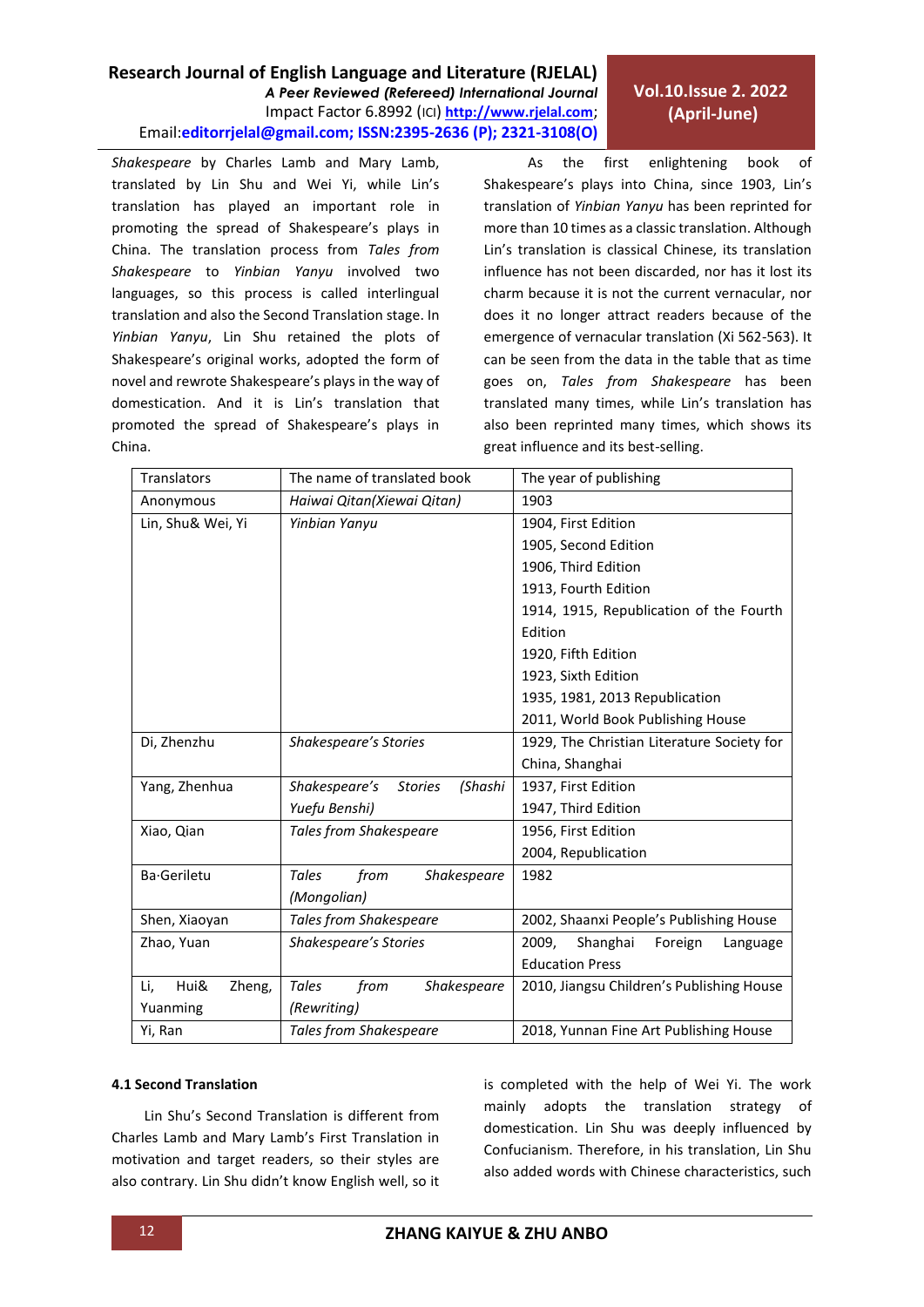as "礼" (rites) and "孝" (filial piety) in the translation of *Guizhao* (*Hamlet*, *Prince* of *Denmark)*. Through domestication translation, Lin Shu expressed his tradition and hoped that through this work, he could remind Chinese people not to blindly learn western literature and culture at the expense of their own cultural tradition.

## **4.2 Translation Strategies of Lin's** *Yinbian Yanyu*

Lin's translation is different from Lamb's version in many aspects. This chapter will make a comparative analysis of the two different versions through text analysis.

Lin's translation of *Yinbian Yanyu* has undergone a lot of deletion and rewriting. Generally speaking, Lin Shu adopted the domestication translation strategy. In the process of translation, he translated the text in the form of novel without dividing paragraphs. The translator uses exaggeration and preaching on the basis of the original text. Lin Shu is deeply influenced by the Confucian tradition, so there are also many words concerning that such as " $\cancel{\tilde{\Xi}}$ "(filial piety) and " $\cancel{\chi}$ "(loyalty).

## **4.2.1 Free Translation**

The translation strategy of Lin mainly focuses on free translation. There are not many literal translation parts in the text. In addition to the transliteration of people's names and place names, free translation method is mainly used.

Translation is not only the transmission of information to the text, but also the exchange of Chinese and Western cultures. Interlingual translation inevitably involve the transmission of western culture and the intervention of local culture. Therefore, interlingual translation will also been influenced by "creative treason", which carries the translators' understanding of western culture and their contribution to the dissemination and acceptance of western culture. The translation strategy of domestication can make the translation closer to the reader and easier to understand, so as to achieve better effect on understanding.

Example 1: "There had been an old quarrel between these families, which was grown to such a height, and so deadly was the enmity between them, that it extended to the remotest kindred, to the followers and retainers of both sides, insomuch that a servant of the house of Montague could not meet a servant of the house of Capulet, nor a Capulet encounter with a Montague by chance, but fierce words and sometimes bloodshed ensued; and frequent were the brawls from such accidental meetings, which disturbed the happy quiet of Verona's streets." (Lamb, Charles and Mary Lamb, *Tales from Shakespeare* 255-256)

Translation: "二家有夙仇,累世莫释,甚而臧 获相见, 亦必愤争, 至于出刃格斗。" (Lamb, Charles and Mary Lamb, *Yinbian Yanyu* 19)

In Lamb's translation, the author uses 93 English words to describe the disputed relationship between the two families. However, Lin Shu condensed it into only 25 Chinese characters in "《 铸情》"*(Romeo and Juliet)* to express the meaning of the original text clearly. Although the description is simplified, it completely conveys the original information. This part adopts the free translation method to briefly describe the contradictory background of the two families. Here, Lin Shu's concise translation style is shown. Lin Shu uses highly condensed vocabulary, which also shows his solid literary foundation and the ability of application and expression of classical Chinese. If the words "quarrel" and "bloodshed" are translated into the words " 吵 架 " and " 杀 戮 " by their literal meaning, they can only convey the lexical meaning and will change the style of the article. Only being faithful to the original text can not accurately convey the original meaning. Jakobson believes that complete equivalence generally does not exist (Munday 36). The differences between Chinese and western cultures also affect translation strategies, and for translators, the strategy of domestication can better convey the original information and make it easier for readers to accept.

Example 2: "not of the house of Montague" (Lamb, Charles and Mary Lamb, *Tales from Shakespeare* 256)

Translation: "非孟氏亲串者" (Lamb, Charles and Mary Lamb, *Yinbian Yanyu* 19)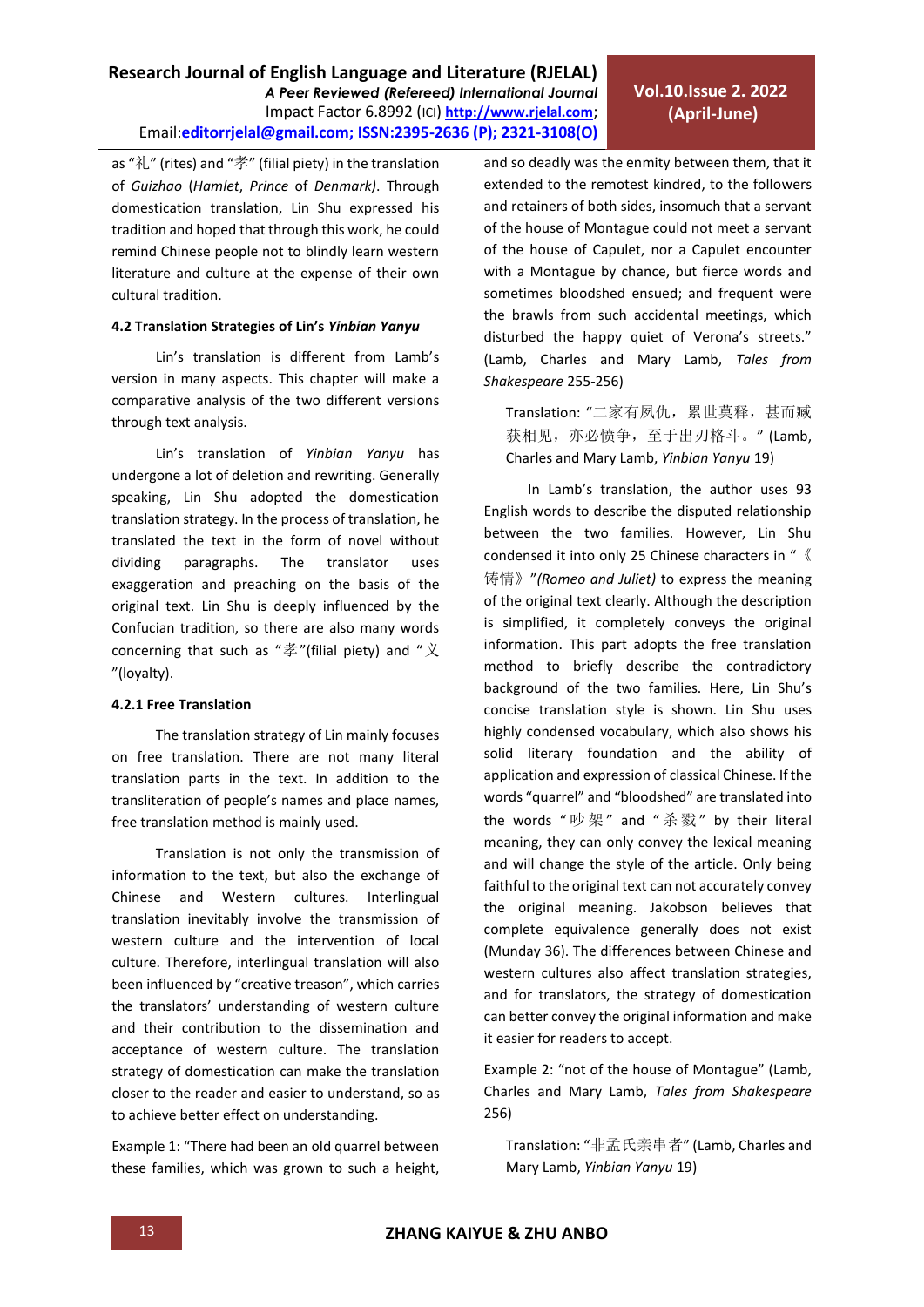In the expression of the Montague family, Lin Shu adopted the word " $\vec{\mathbb{m}}$   $\mathbb{K}$  " with Chinese characteristics and the translation strategy of free translation. If literal translation is used in English, it should mean "not a person of the Montague family" , the same as "非孟氏亲串者". The word "house" has many meanings in the dictionary, including "house, residence", "building" and "people living in a house" (Hornby 1022). According to the meaning of the sentence, if it is directly expressed as "people living in a house" or "family", it is easy to lead to ambiguity. Because the meaning of "house" here includes not only one's own family members, but also distant relatives and people close to the family, Lin Shu chose the word "亲串" again. This word means a broad sense of "close relatives" in the dictionary (Li 968). Here, free translation can express the meaning of the original text more accurately than literal translation.

Example 3: "......was nearest and dearest to his heart was Bassanio......" ((Lamb, Charles and Mary Lamb, *Tales from Shakespeare* 95)

Translation: "巴散奴者昵之,尤款款有情愫。 " (Lamb, Charles and Mary Lamb, *Yinbian Yanyu* 3)

This sentence is used to describe the intimate relationship between Antonio and Bassanio. What the original text wants to express is that Antonio is the closest person to Bassanio. Lin Shu uses the word "昵" to describe Bassanio's deep friendship with Antonio. "款款有情愫" enables readers to truly experience the intimacy between the two, paving the way for Antonio to propose to Shylock to borrow money by cutting meat for Bassanio's marriage. Therefore, free translation method here can better enable the target language readers to achieve the reading effect of the original readers.

## **4.2.3 Amplification**

Example: "但尼而者,犹太良有司也。" (Lamb, Charles and Mary Lamb, *Yinbian Yanyu* 6) (*The Merchant of Venice*《肉券》)

"司祠者老伦司,道流也,喜幻术。" (Lamb, Charles and Mary Lamb, *Yinbian Yanyu* 21) (*Romeo and Juliet*《铸情》)

The method of amplification does not used many times in Lin's translation. One of the principles implemented in Lin's translation is to be concise and convey feelings and ideas in the simplest words. The amplification part in the text is mainly to explain the content and make it easier for readers to understand. In the above two examples, it is to explain the characters in the text for readers' better understanding.

## **4.2.4 Omission**

Lin's translation all bear the principle of simplicity. In addition to *Yinbian Yanyu*, Lin's translated novels, such as *The Lady of the Camellias*, include many parts of omissions, deletions and other phenomena (Wei 474-475). The omission translation method appears more frequently in Lin's translation of *Yinbian Yanyu*, which is mainly reflected in large section of discussion and background description. Through the deletion and omission of the discussion, translation becomes more concise. Although many details are deleted, the story is still complete, which also reflects Lin Shu's skills in classical Chinese.

In "《铸情》"*(Romeo and Juliet)*, Lin Shu used "... 似人间无此艳治者,失声以为佳丽..." (Lamb, Charles and Mary Lamb, *Yinbian Yanyu* 19) to describe Romeo's favor for Juliet's beauty. The original work by Charles Lamb and Mary Lamb used detailed descriptions to highlight Juliet's beauty. Lin Shu obviously did not translate the detailed description into Chinese. However, words like "艳治" and "失声" are enough to let readers experience its charm.

## **4.2.5 Indirect Speech Transformation**

Example 1: "罗密欧之友本伏利语罗密欧曰: '......'" (Lamb, Charles and Mary Lamb, *Yinbian Yanyu* 19) (*Romeo and Juliet*《铸情》)

Example 2: "柏立格而叹曰: '......'" (Lamb, Charles and Mary Lamb, *Yinbian Yanyu* 30) (*Pericles*,*Prince of Tyre*《神合》)

Example 3: "弗力德烈谓二女曰: '......'" (Lamb, Charles and Mary Lamb, *Yinbian Yanyu* 67) (*As You Like It*《林集》)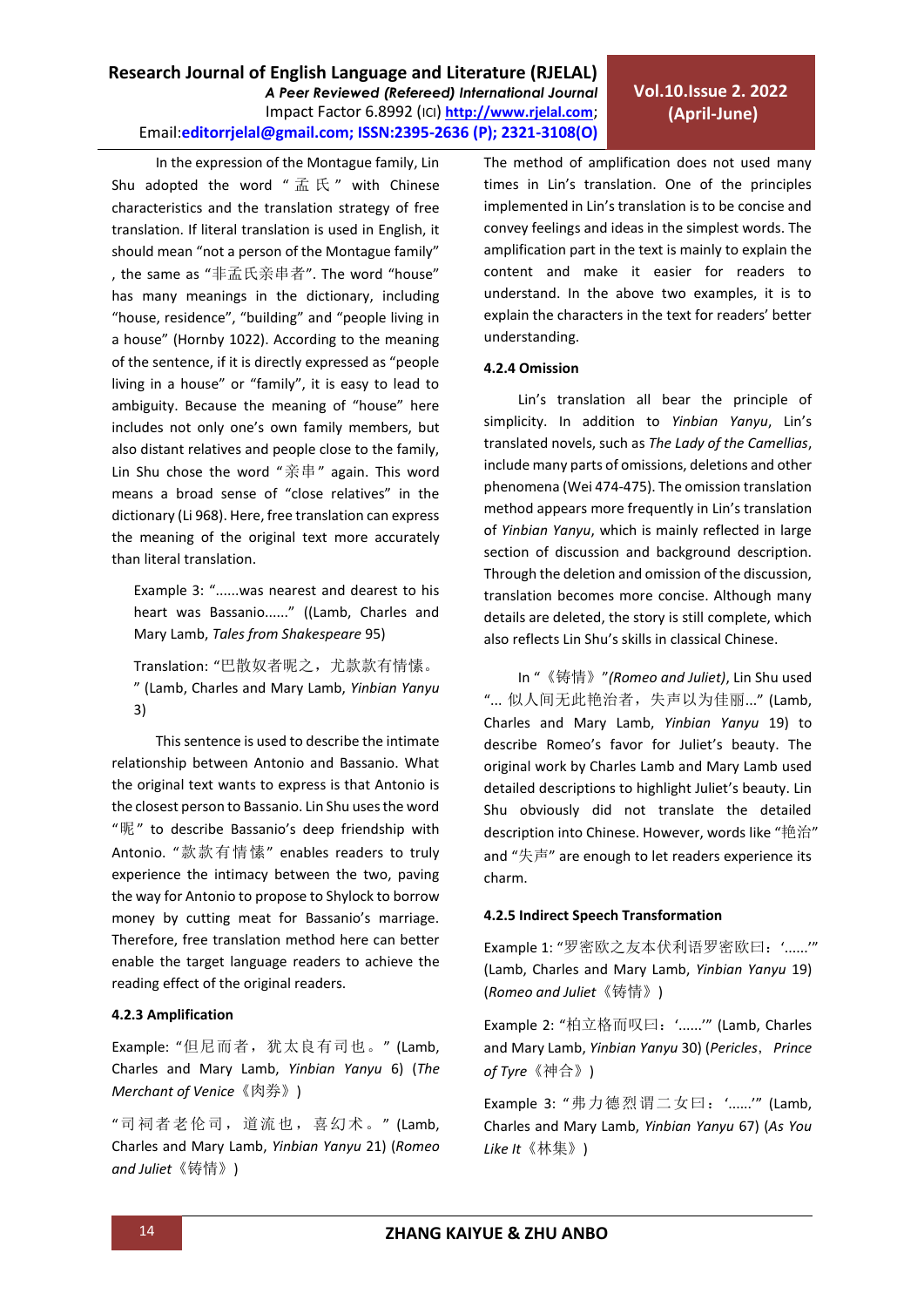**Vol.10.Issue 2. 2022 (April-June)**

In the adaptation of *Tales from Shakespeare*, Charles Lamb and Mary Lamb deleted many dialogue parts, while Lin Shu transformed the text description in the original text into direct quotations many times in *Yinbian Yanyu*. Direct speech can best reflect speakers' character, status and psychological state in the novel (Dai 721). Through direct description of characters' language in the novel, the author vividly and clearly conveys speakers' strong emotion and shortens the distance between readers and characters. Lin Shu reconstructed characters' way of speaking through dialogues, set off characters' [disposition](file:///C:/Program%20Files/baidu-translate-client/resources/app.asar/app.html%23/%23) with the help of language description, and made characters distinctive. Many direct quotation statements in the text promote the development of the story. The language of direct quotation more directly shapes the character image and helps readers better understand characters' inner monologue, which is more in line with the narrative method of Chinese novels. To a certain extent, the use of direct quotation also contributed to the translation and performance of Shakespeare's plays based on *Yinbian Yanyu* in Civilized Drama Period.

#### **4.2.6 Highlight the Description of Ghosts and Gods**

Example 1: "罗密欧曰: '明神听我。'" (Lamb, Charles and Mary Lamb, *Yinbian Yanyu* 20) (*Romeo and Juliet*《铸情》)

Example 2: "蛊成, 即有蛊鬼来告以未来之事。鬼 为 状 至 怪 ......" (Lamb, Charles and Mary Lamb, *Yinbian Yanyu* 38) (*Macbeth*《蛊征》)

Example 3: "...乃垂青驴鬼。铁坦尼亚方抱驴鬼于 腕上..." (Lamb, Charles and Mary Lamb, *Yinbian Yanyu* 86) (*A Midsummer Night's Dream*《仙狯》)

Lin Shu mentioned in the preface of the translation that Shakespeare is also a writer of "好 言神怪" (good at describing gods and spirits), while "欧人之倾我国也,必曰识见局...好言神怪" (western people think Chinese are good at describing gods and spirits). The translator believes that only literature cannot make a country be powerful, or it cannot be said to be a decisive reason, while better political and religious culture counts. Therefore, Lin Shu believes that people should not

blindly learn western literature. In the translated works, it is mainly reflected in highlighting the description of ghosts and gods in the original text, while in the example sentences, it can be seen that the words "鬼"(ghost), "怪"(monster) and "神"(god) are mentioned in many stories, and it is these descriptions close to the target language that are more easily accepted by local culture. In addition, Lin Shu incorporated Confucian elements into his translation, and there appears words like "孝"(filial piety) and "义"(righteousness). In the rewriting of *Hamlet*, Lin Shu portrayed Hamlet as a filial son, which also served the purpose of educating people.

### **5. Conclusion**

*Tales from Shakespeare* has promoted the dissemination and acceptance of Shakespeare in China, and the First Translation and Second Translation of the work have greatly rewritten the original work, which have an impact on the readers of the rewritten version or translation to a certain extent. Through the analysis and research on the First Translation and Second Translation of the story collection, it can be seen that although the English versions of Charles Lamb and Mary Lamb and Lin's translation are the rewriting of Shakespeare's plays, they are different in text style, word processing and so on. The adaptation of Charles Lamb and Mary Lamb is closer to youth and children's literature, while Lin Shu's translation is more in line with the reading habits of Chinese readers. Intralingual translation is mainly the adaptation of the translated style and text, while the process of interlingual translation involves the cultural differences between China and the west. It can be seen that different reader positioning and era background determine their different rewriting styles, and different versions also have different effects on the society.

### **Bibliography**

- [1]. Munday, Jeremy. *Introducing Translation Studies, Theories and Applications*. USA&Canada: Routledge, 2011.
- [2]. 陈历明:《莎剧最早的汉译本:《海外奇谭 》》,载《外国语》第 39 卷(2016 年) 第 1 期, 第 87-95 页。[Chen, Liming. "The